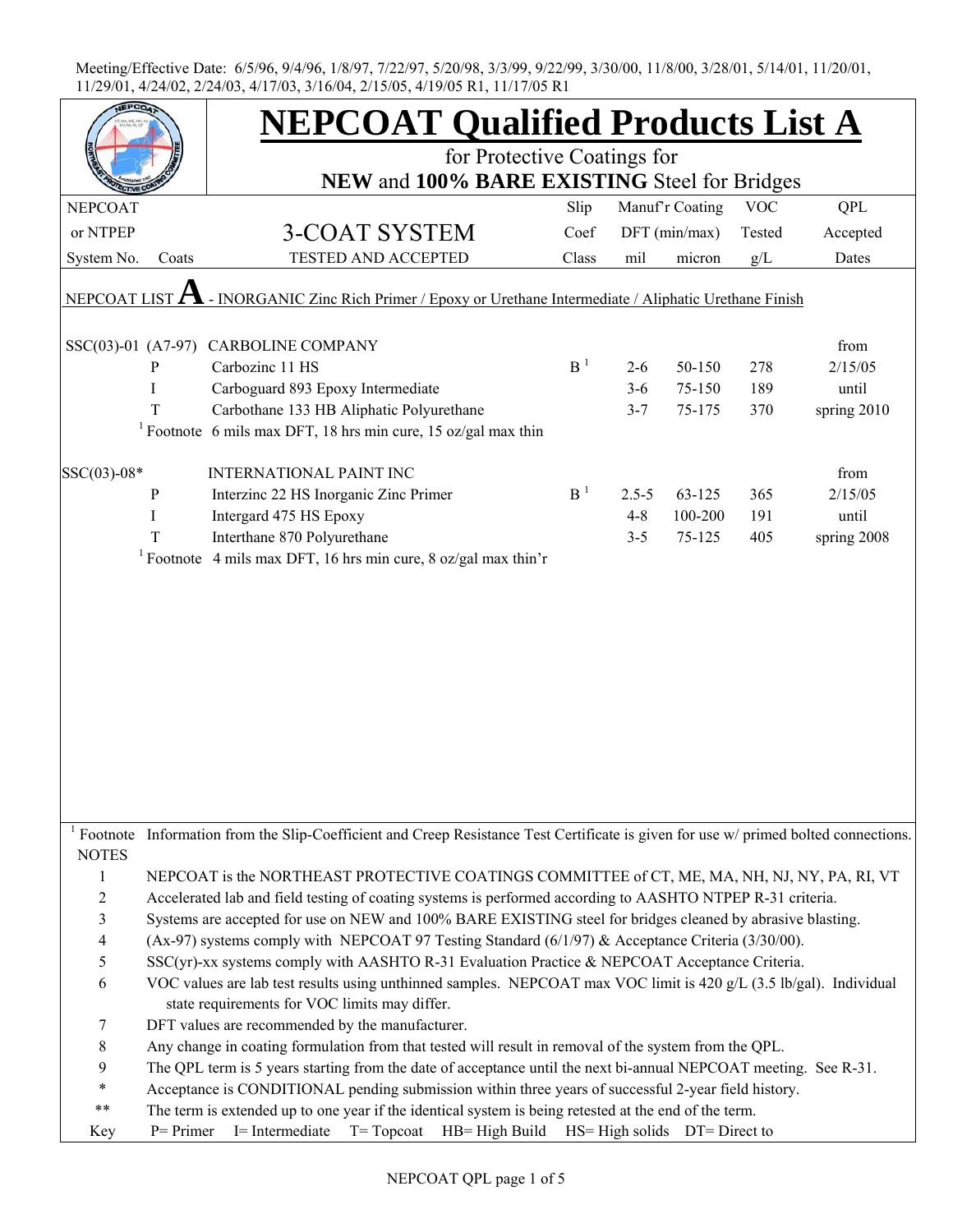|                          |              | <b>NEPCOAT Qualified Products List B</b>                                                                                   |                |          |                 |            |                    |
|--------------------------|--------------|----------------------------------------------------------------------------------------------------------------------------|----------------|----------|-----------------|------------|--------------------|
|                          |              | for Protective Coatings for                                                                                                |                |          |                 |            |                    |
| <b>NEPCOAT</b>           |              | NEW and 100% BARE EXISTING Steel for Bridges                                                                               | Slip           |          | Manuf'r Coating | <b>VOC</b> | QPL                |
|                          |              |                                                                                                                            |                |          |                 |            |                    |
| or NTPEP                 |              | 3-COAT SYSTEM                                                                                                              | Coef           |          | DFT (min/max)   | Tested     | Accepted           |
| System No.               | Coats        | <b>TESTED AND ACCEPTED</b>                                                                                                 | Class          | mil      | micron          | g/L        | Dates              |
| NEPCOAT LIST             |              | - ORGANIC Zinc Rich Primer / Epoxy or Urethane Intermediate / Aliphatic Urethane Finish                                    |                |          |                 |            |                    |
| $SSC(03)-02$ (B7-97)     |              | <b>CARBOLINE COMPANY</b>                                                                                                   |                |          |                 |            | from               |
|                          | P            | Carbozinc 859 Zinc Rich Epoxy Primer                                                                                       | B <sup>1</sup> | $3 - 10$ | 75-225          | 326        | 2/15/05            |
|                          | I            | Carboguard 888 Epoxy Intermediate                                                                                          |                | $3 - 10$ | 75-225          | 331        | until              |
|                          | T            | Carbothane 133 HB Aliphatic Polyurethane                                                                                   |                | $3 - 7$  | 75-175          | 370        | spring 2010        |
|                          |              | <sup>1</sup> Footnote 6 mils max DFT, 4 days min cure, $10\%$ vol max thin                                                 |                |          |                 |            |                    |
| $SSC(03)-05*$            |              | AMERON INTERNATIONAL                                                                                                       |                |          |                 |            | from               |
|                          | $\mathbf{P}$ | Amercoat 68 HS                                                                                                             | $A^1$          | $1 - 3$  | $25 - 75$       | 240        | 11/17/05           |
|                          | Ι            | Amercoat 399                                                                                                               |                | $4 - 8$  | 100-200         | 182        | until mtg.         |
|                          | T            | Amercoat 450 H                                                                                                             |                | $2 - 3$  | 50-75           | 303        | fall 2008          |
|                          |              | <sup>1</sup> Footnote Slip coefficient does not meet Class B requirements                                                  |                |          |                 |            |                    |
|                          |              |                                                                                                                            |                |          |                 |            |                    |
| $SSC(03)-11*$            |              | PPG INDUSTRIES                                                                                                             |                |          |                 |            | from               |
|                          | $\mathbf{P}$ | Aquapon® Zinc Rich Primer 97-670                                                                                           | B <sup>1</sup> | $3-4$    | 76-102          | 383        | 2/15/05            |
|                          | I            | Pitt-Guard® DT Rust Epoxy 97-946                                                                                           |                | $4 - 7$  | 102-178         | 241        | until              |
|                          | T            | Pitthane® HB Urethane Enamel 95-8800                                                                                       |                | $2 - 5$  | 51-127          | 267        | spring 2008        |
|                          |              | $1$ Footnote 4 mils max DFT, 24 hrs min cure                                                                               |                |          |                 |            |                    |
| $SSC(03)-12*$            |              | <b>INTERNATIONAL PAINT INC</b>                                                                                             |                |          |                 |            | from               |
|                          | P            | Interzinc 52 Organic Zinc                                                                                                  | Ø              | $2 - 3$  | 50-75           | 364        | 2/15/05            |
|                          | Ι            | Intergard 475 HS Epoxy                                                                                                     | (not)          | $4 - 8$  | 100-200         | 191        | until              |
|                          | T            | Interfine 979 Polysiloxane                                                                                                 | tested)        | $3 - 6$  | 75-150          | 206        | spring 2008        |
|                          |              | <b><math>\emptyset</math></b> Footnote The test was not performed.                                                         |                |          |                 |            |                    |
| (continues)              |              | (List B continues)                                                                                                         |                |          |                 |            | (List B continues) |
| $1$ Footnote             |              | Information from the Slip-Coefficient and Creep Resistance Test Certificate is given for use w/ primed bolted connections. |                |          |                 |            |                    |
| <b>NOTES</b>             |              |                                                                                                                            |                |          |                 |            |                    |
| $\mathbf{1}$             |              | NEPCOAT is the NORTHEAST PROTECTIVE COATINGS COMMITTEE of CT, ME, MA, NH, NJ, NY, PA, RI, VT                               |                |          |                 |            |                    |
| $\overline{c}$           |              | Accelerated lab and field testing of coating systems is performed according to AASHTO NTPEP R-31 criteria.                 |                |          |                 |            |                    |
| 3                        |              | Systems are accepted for use on NEW and 100% BARE EXISTING steel for bridges cleaned by abrasive blasting.                 |                |          |                 |            |                    |
| $\overline{\mathcal{A}}$ |              | (Ax-97) systems comply with NEPCOAT 97 Testing Standard (6/1/97) & Acceptance Criteria (3/30/00).                          |                |          |                 |            |                    |
| 5                        |              | SSC(yr)-xx systems comply with AASHTO R-31 Evaluation Practice & NEPCOAT Acceptance Criteria.                              |                |          |                 |            |                    |
| 6                        |              | VOC values are lab test results using unthinned samples. NEPCOAT max VOC limit is 420 g/L (3.5 lb/gal). Individual         |                |          |                 |            |                    |
|                          |              | state requirements for VOC limits may differ.                                                                              |                |          |                 |            |                    |
| 7                        |              | DFT values are recommended by the manufacturer.                                                                            |                |          |                 |            |                    |
| 8                        |              | Any change in coating formulation from that tested will result in removal of the system from the QPL.                      |                |          |                 |            |                    |
| 9                        |              | The QPL term is 5 years starting from the date of acceptance until the next bi-annual NEPCOAT meeting. See R-31.           |                |          |                 |            |                    |
| $\ast$                   |              | Acceptance is CONDITIONAL pending submission within three years of successful 2-year field history.                        |                |          |                 |            |                    |
| **                       |              | The term is extended up to one year if the identical system is being retested at the end of the term.                      |                |          |                 |            |                    |
| Key                      | $P = Primer$ | I= Intermediate T= Topcoat HB= High Build HS= High solids DT= Direct to                                                    |                |          |                 |            |                    |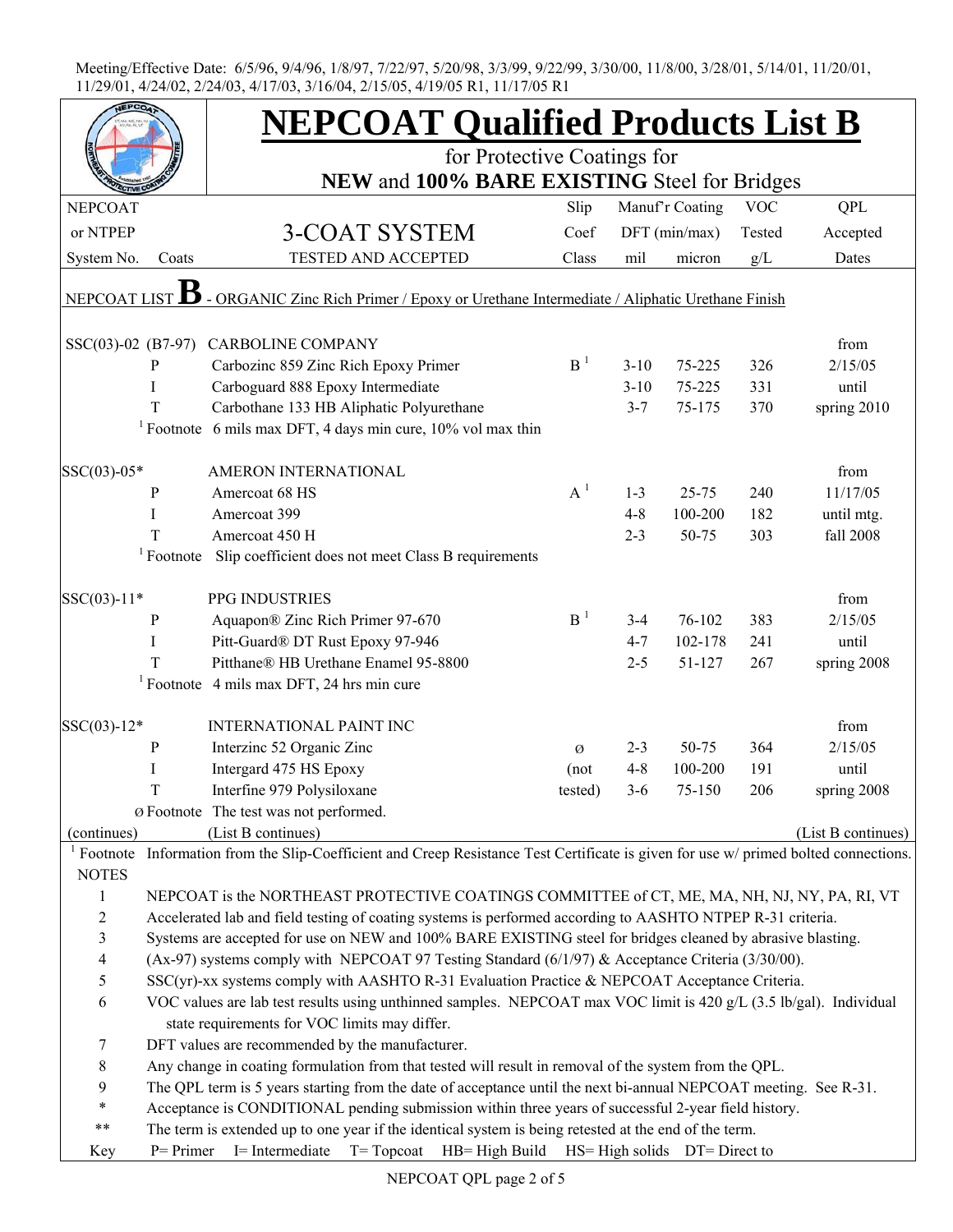|                         |           | <b>NEPCOAT Qualified Products List B</b>                                                                                                                            |                |          |                 |            |            |  |  |
|-------------------------|-----------|---------------------------------------------------------------------------------------------------------------------------------------------------------------------|----------------|----------|-----------------|------------|------------|--|--|
|                         |           | for Protective Coatings for                                                                                                                                         |                |          |                 |            |            |  |  |
|                         |           | NEW and 100% BARE EXISTING Steel for Bridges                                                                                                                        |                |          |                 |            |            |  |  |
| <b>NEPCOAT</b>          |           |                                                                                                                                                                     | Slip           |          | Manuf'r Coating | <b>VOC</b> | QPL        |  |  |
| or NTPEP                |           | 3-COAT SYSTEM                                                                                                                                                       | Coef           |          | DFT (min/max)   | Tested     | Accepted   |  |  |
| System No.              | Coats     | <b>TESTED AND ACCEPTED</b>                                                                                                                                          | Class          | mil      | micron          | $g/L$      | Dates      |  |  |
| NEPCOAT LIST            | В         | - ORGANIC Zinc Rich Primer / Epoxy or Urethane Intermediate / Aliphatic Urethane Finish                                                                             |                |          |                 |            |            |  |  |
| SSC(04)-02*             |           | <b>CARBOLINE COMPANY</b>                                                                                                                                            |                |          |                 |            | from       |  |  |
|                         | ${\bf P}$ | Carbozinc 859 Zinc Rich Epoxy Primer                                                                                                                                | B <sup>1</sup> | $3 - 10$ | 75-250          | 327        | 11/17/05   |  |  |
|                         | T         | Carboguard 888 Epoxy Intermediate                                                                                                                                   |                | $3 - 8$  | 75-200          | 320        | until mtg. |  |  |
|                         | T         | Carbothane 133 LH Aliphatic Polyurethane                                                                                                                            |                | $3 - 6$  | 75-150          | 311        | fall 2008  |  |  |
|                         |           | <sup>1</sup> Footnote 6 mils max DFT, 4 days min cure, $10\%$ vol max thin                                                                                          |                |          |                 |            |            |  |  |
|                         |           |                                                                                                                                                                     |                |          |                 |            |            |  |  |
| SSC(04)-03*             |           | SHERWIN WILLIAMS COMPANY                                                                                                                                            | B <sup>1</sup> |          |                 |            | from       |  |  |
|                         | ${\bf P}$ | Zinc Clad III HS Primer                                                                                                                                             |                | $3 - 5$  | 75-125          | 330        | 11/17/05   |  |  |
|                         | I         | Macropoxy 646                                                                                                                                                       |                | $5 - 10$ | 125-250         | 191        | until mtg. |  |  |
|                         | T         | Acrolon 218 HS<br>$1$ Footnote $5$ mils max DFT, 7 days min cure, zero thinner                                                                                      |                | $3 - 6$  | 75-150          | 280        | fall 2008  |  |  |
|                         |           |                                                                                                                                                                     |                |          |                 |            |            |  |  |
| <b>NOTES</b>            |           | <sup>1</sup> Footnote Information from the Slip-Coefficient and Creep Resistance Test Certificate is given for use w/ primed bolted connections.                    |                |          |                 |            |            |  |  |
| $\mathbf{1}$            |           | NEPCOAT is the NORTHEAST PROTECTIVE COATINGS COMMITTEE of CT, ME, MA, NH, NJ, NY, PA, RI, VT                                                                        |                |          |                 |            |            |  |  |
| $\overline{c}$          |           | Accelerated lab and field testing of coating systems is performed according to AASHTO NTPEP R-31 criteria.                                                          |                |          |                 |            |            |  |  |
| 3                       |           | Systems are accepted for use on NEW and 100% BARE EXISTING steel for bridges cleaned by abrasive blasting.                                                          |                |          |                 |            |            |  |  |
| $\overline{\mathbf{4}}$ |           | (Ax-97) systems comply with NEPCOAT 97 Testing Standard (6/1/97) & Acceptance Criteria (3/30/00).                                                                   |                |          |                 |            |            |  |  |
| 5                       |           | SSC(yr)-xx systems comply with AASHTO R-31 Evaluation Practice & NEPCOAT Acceptance Criteria.                                                                       |                |          |                 |            |            |  |  |
| 6                       |           | VOC values are lab test results using unthinned samples. NEPCOAT max VOC limit is 420 g/L (3.5 lb/gal). Individual<br>state requirements for VOC limits may differ. |                |          |                 |            |            |  |  |
| 7                       |           | DFT values are recommended by the manufacturer.                                                                                                                     |                |          |                 |            |            |  |  |
| 8                       |           | Any change in coating formulation from that tested will result in removal of the system from the QPL.                                                               |                |          |                 |            |            |  |  |
| 9                       |           | The QPL term is 5 years starting from the date of acceptance until the next bi-annual NEPCOAT meeting. See R-31.                                                    |                |          |                 |            |            |  |  |
| $\ast$                  |           | Acceptance is CONDITIONAL pending submission within three years of successful 2-year field history.                                                                 |                |          |                 |            |            |  |  |
| $***$                   |           | The term is extended up to one year if the identical system is being retested at the end of the term.                                                               |                |          |                 |            |            |  |  |
| Key                     |           | $P =$ Primer I = Intermediate T = Topcoat HB = High Build HS = High solids DT = Direct to                                                                           |                |          |                 |            |            |  |  |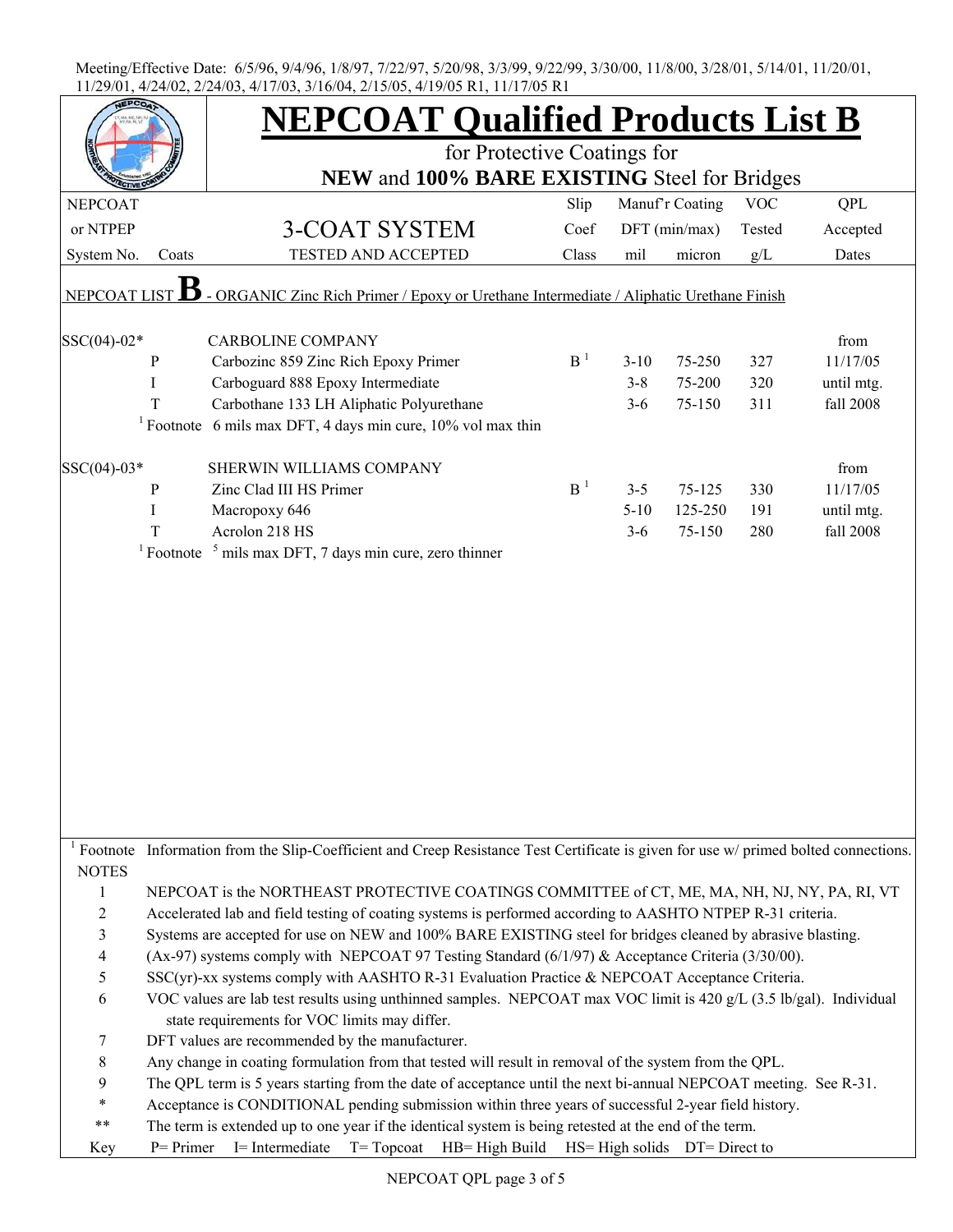|                         |                             | <b>NEPCOAT Qualified Products List C</b>                                                                                            |                |           |                 |            |             |  |  |
|-------------------------|-----------------------------|-------------------------------------------------------------------------------------------------------------------------------------|----------------|-----------|-----------------|------------|-------------|--|--|
|                         | for Protective Coatings for |                                                                                                                                     |                |           |                 |            |             |  |  |
|                         |                             | NEW and 100% BARE EXISTING Steel for Bridges                                                                                        |                |           |                 |            |             |  |  |
| <b>NEPCOAT</b>          |                             |                                                                                                                                     | Slip           |           | Manuf'r Coating | <b>VOC</b> | QPL         |  |  |
| or NTPEP                |                             | 2-COAT SYSTEM 10                                                                                                                    | Coef           |           | $DFT$ (min/max) | Tested     | Accepted    |  |  |
| System No.              | Coats                       | TESTED AND ACCEPTED                                                                                                                 | Class          | mil       | micron          | g/L        | Dates       |  |  |
| NEPCOAT LIST            |                             | - ORGANIC Zinc Rich Primer / ----- / Topcoat                                                                                        |                |           |                 |            |             |  |  |
| $SSC(02)-04*$           |                             | SHERWIN WILLIAMS COMPANY                                                                                                            |                |           |                 |            | from        |  |  |
|                         | $\mathbf{P}$                | Corothane I Galva-Pac One Pack Zinc Primer                                                                                          | B <sup>1</sup> | $3.5 - 4$ | 90-100          | 298        | 4/19/05     |  |  |
|                         | I                           |                                                                                                                                     |                |           |                 | ---        | until       |  |  |
|                         | T                           | Fast Clad Urethane                                                                                                                  |                | $6-9$     | 150-225         | 263        | spring 2008 |  |  |
|                         |                             | <sup>1</sup> Footnote 4 mils max DFT, 24 hrs min cure                                                                               |                |           |                 |            |             |  |  |
|                         |                             |                                                                                                                                     |                |           |                 |            |             |  |  |
|                         |                             |                                                                                                                                     |                |           |                 |            |             |  |  |
|                         |                             |                                                                                                                                     |                |           |                 |            |             |  |  |
|                         |                             |                                                                                                                                     |                |           |                 |            |             |  |  |
|                         |                             |                                                                                                                                     |                |           |                 |            |             |  |  |
|                         |                             |                                                                                                                                     |                |           |                 |            |             |  |  |
|                         |                             |                                                                                                                                     |                |           |                 |            |             |  |  |
|                         |                             |                                                                                                                                     |                |           |                 |            |             |  |  |
|                         |                             |                                                                                                                                     |                |           |                 |            |             |  |  |
|                         |                             |                                                                                                                                     |                |           |                 |            |             |  |  |
|                         |                             |                                                                                                                                     |                |           |                 |            |             |  |  |
|                         |                             |                                                                                                                                     |                |           |                 |            |             |  |  |
|                         |                             |                                                                                                                                     |                |           |                 |            |             |  |  |
|                         |                             |                                                                                                                                     |                |           |                 |            |             |  |  |
|                         |                             |                                                                                                                                     |                |           |                 |            |             |  |  |
|                         |                             |                                                                                                                                     |                |           |                 |            |             |  |  |
|                         |                             |                                                                                                                                     |                |           |                 |            |             |  |  |
|                         |                             | Footnote Information from the Slip-Coefficient and Creep Resistance Test Certificate is given for use w/ primed bolted connections. |                |           |                 |            |             |  |  |
| <b>NOTES</b>            |                             |                                                                                                                                     |                |           |                 |            |             |  |  |
| $\mathbf{1}$            |                             | NEPCOAT is the NORTHEAST PROTECTIVE COATINGS COMMITTEE of CT, ME, MA, NH, NJ, NY, PA, RI, VT                                        |                |           |                 |            |             |  |  |
| $\overline{c}$          |                             | Accelerated lab and field testing of coating systems is performed according to AASHTO NTPEP R-31 criteria.                          |                |           |                 |            |             |  |  |
| 3                       |                             | Systems are accepted for use on NEW and 100% BARE EXISTING steel for bridges cleaned by abrasive blasting.                          |                |           |                 |            |             |  |  |
| $\overline{\mathbf{4}}$ |                             | (Ax-97) systems comply with NEPCOAT 97 Testing Standard (6/1/97) & Acceptance Criteria (3/30/00).                                   |                |           |                 |            |             |  |  |
| 5                       |                             | SSC(yr)-xx systems comply with AASHTO R-31 Evaluation Practice & NEPCOAT Acceptance Criteria.                                       |                |           |                 |            |             |  |  |
| 6                       |                             | VOC values are lab test results using unthinned samples. NEPCOAT max VOC limit is 420 g/L (3.5 lb/gal). Individual                  |                |           |                 |            |             |  |  |
|                         |                             | state requirements for VOC limits may differ.                                                                                       |                |           |                 |            |             |  |  |
| 7                       |                             | DFT values are recommended by the manufacturer.                                                                                     |                |           |                 |            |             |  |  |
| 8                       |                             | Any change in coating formulation from that tested will result in removal of the system from the QPL.                               |                |           |                 |            |             |  |  |
| 9                       |                             | The QPL term is 5 years starting from the date of acceptance until the next bi-annual NEPCOAT meeting. See R-31.                    |                |           |                 |            |             |  |  |
| $10\,$                  |                             | A two-coat system shall have a min. total 9 mils DFT and meet all other R-31 requirements.                                          |                |           |                 |            |             |  |  |
| $\ast$                  |                             | Acceptance is CONDITIONAL pending submission within three years of successful 2-year field history.                                 |                |           |                 |            |             |  |  |
| **                      |                             |                                                                                                                                     |                |           |                 |            |             |  |  |
|                         |                             | The term is extended up to one year if the identical system is being retested at the end of the term.                               |                |           |                 |            |             |  |  |
| Key                     | $P = Primer$                | I= Intermediate<br>$T = Topcoat$ HB= High Build HS= High solids DT= Direct to                                                       |                |           |                 |            |             |  |  |